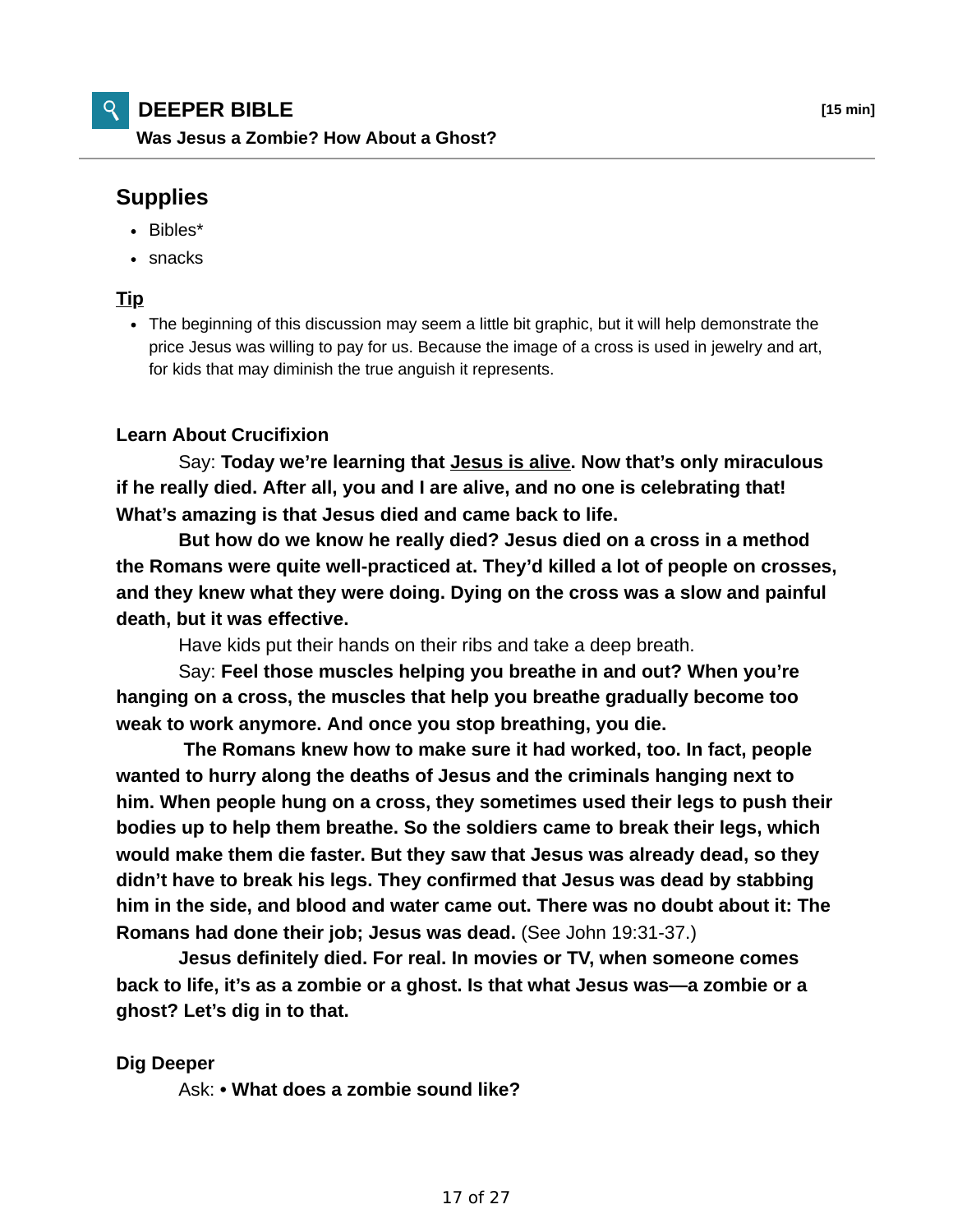Say: **When we see zombies in movies and on TV, they can't really talk normally. So let's see if Jesus sounded like a zombie. Here are some things he said.**

 Read the quotes from Jesus in Luke 24:17, 25-26, 36, and 38. Have kids repeat each line.

 Say: **Jesus talked in full sentences; he didn't groan and grunt, and he didn't once mention wanting to eat brains.**

 **And here's another thing. Show me how zombies walk.** Have kids zombiewalk across the room.

Say: **Let's see how Jesus walked.**

Read Luke 24:13-15.

Ask: **• Anything weird about how Jesus walked?**

 Say: **The people Jesus walked with just walked and talked with him normally. Jesus didn't zombie talk, and he didn't zombie walk.**

 Ask: **• So what do you think? Based on the evidence, could Jesus have been a zombie?**

Say: **It seems to me Jesus doesn't fit the bill of being a zombie.**

 **So could Jesus have been a ghost? Some people in the Bible thought**

**that!**

Read Luke 24:37.

Ask: **• What happens when people try to touch a ghost?**

 Say: **One thing about ghosts in movies is that people usually can't see them, and they definitely can't touch them. Let's see how that description fits Jesus.**

 Read Luke 24:39-40. Have kids touch any object, such as their shoe, a Bible, or a classroom object.

Ask: **• Describe the thing you're touching right now.**

 **• What do you think Jesus' wounds felt like?**

 Say: **The disciples could see Jesus. They could even touch him! And Jesus pointed out that he was** *not* **a ghost, and his see-able, touchable body was evidence of that.**

 **And then Jesus did another thing to prove he wasn't a ghost.** Read Luke 24:41-43.

Ask: **• Why do you think the people watched Jesus eat the fish?**

 Say: **We know we're not the first people to wonder if Jesus was a ghost; the people Jesus ate with wondered the same thing! But ghosts can't eat, and I bet the people watched him, waiting to see if he could really swallow food.**

## **Let's see if we can.**

Distribute snacks, and have kids eat as you discuss these questions.

 Ask: **• How does eating prove someone is alive?** For added fun, have kids try to "feed" the air or the inanimate objects they were touching before to show that those objects can't eat.